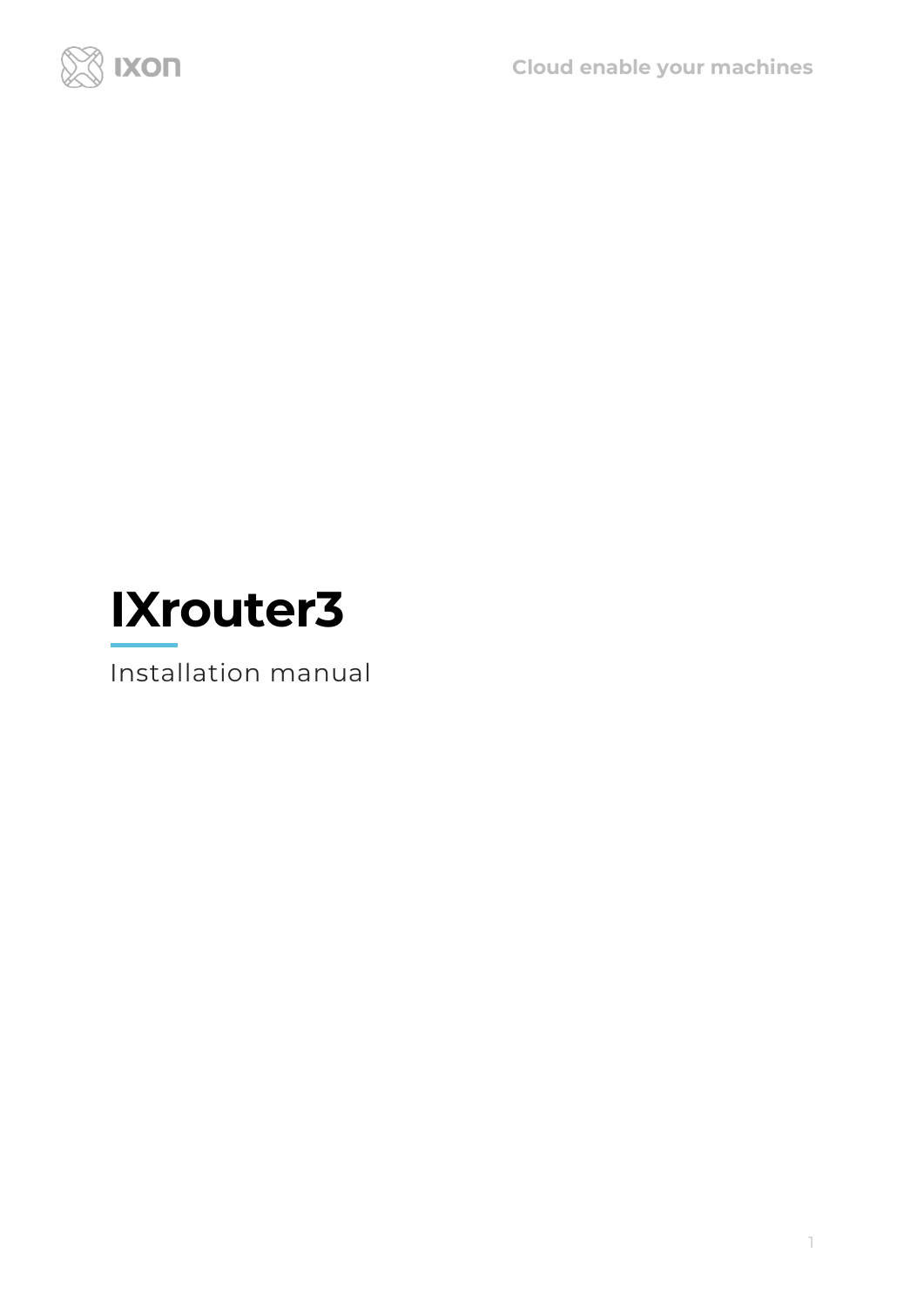

# **Table of Contents**

<span id="page-1-0"></span>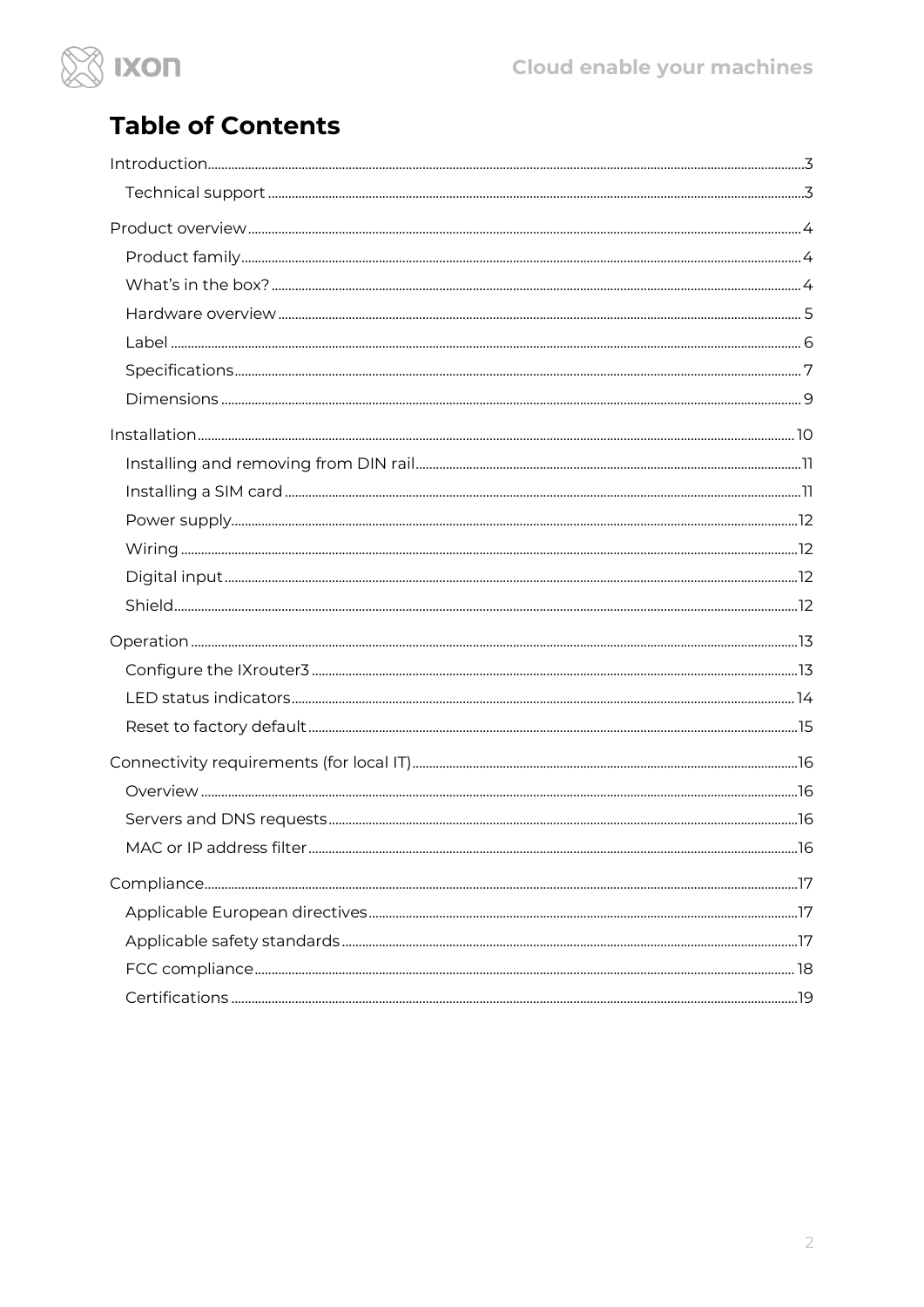

# **Introduction**

Thank you for purchasing the IXrouter3. The IXrouter is the standard and most supported hardware for IXON's IXON Cloud. The IXrouter makes it convenient to remotely connect to your equipment, while the built-in firewall keeps your equipment safe from outside threats.

Configuration is as easy as inserting a USB flash drive, which contains your configuration file, into the IXrouter's USB port. The configuration file can be generated from the [Tools] page on the IXON Cloud.

## <span id="page-2-0"></span>**Technical support**

If for any reason you need technical assistance, please have a look at our easy-to-read and exhaustive online support articles and guides [\(support.ixon.cloud\)](https://support.ixon.cloud/), send us an e-mail [\(support@ixon.cloud\)](mailto:support@ixon.cloud), or give us a call at +31 85 744 11 05. Our technical support is available from 8:00 to 17:00 Central European Time, Monday through Friday, and will answer your questions as soon as possible.

If you have a comment, question, or suggestion about any of our products, services, or manuals, don't hesitate to let us know.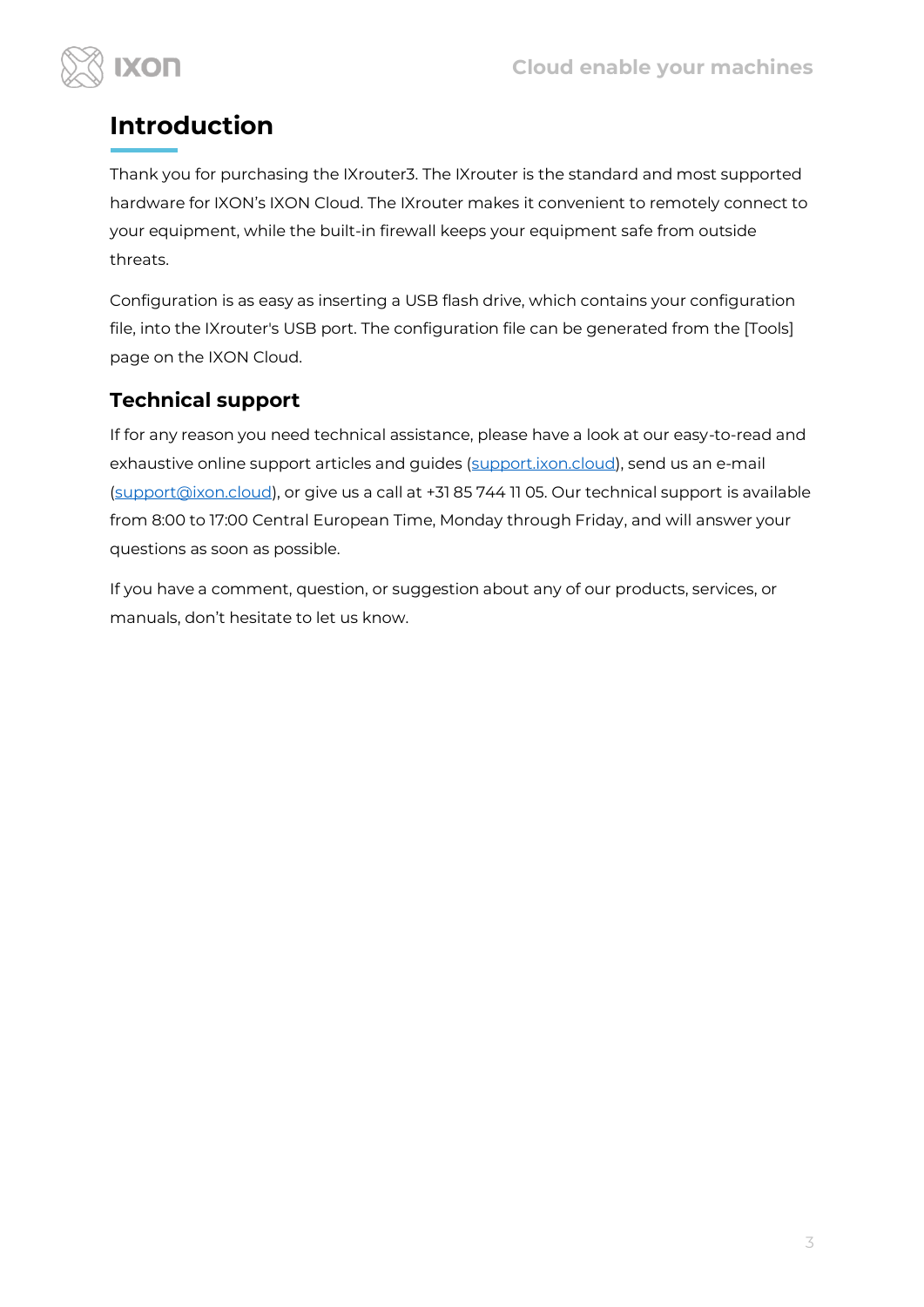

# <span id="page-3-0"></span>**Product overview**

Seamlessly integrated with the IXON Cloud, the IXrouter is the fastest and safest way to connect your machine to the cloud.

## <span id="page-3-1"></span>**Product family**

The IXrouter3 is available in several variations. No matter your situation, you can always connect your machine to the cloud.

| Article no. | <b>Ethernet</b> | 3G           | $4G-G$       | $4G-A*$   | $4G-C$       | Wi-Fi        |
|-------------|-----------------|--------------|--------------|-----------|--------------|--------------|
|             | (Global)        | (Global)     | (Global)     | (America) | (China)      | (Global)     |
| IX2400      | ✓               |              |              |           |              |              |
| IX2401      | $\checkmark$    | $\checkmark$ |              |           |              |              |
| IX2405      | $\checkmark$    |              | $\checkmark$ |           |              |              |
| IX2403      | ✓               |              |              | ✓         |              |              |
| IX2404      | $\checkmark$    |              |              |           | $\checkmark$ |              |
| IX2410      | $\checkmark$    |              |              |           |              | $\checkmark$ |
| IX2415      | ✓               |              | ✓            |           |              | ✓            |

#### **Antenna and SIM card**  $\binom{4}{1}$

The 3G, 4G, and Wi-Fi models require antennas, purchased separately. SIM cards for the 3G, 4G models can be purchased through a telecom provider.

#### <span id="page-3-2"></span>**What's in the box?**

The following list describes the contents of the package:

- IXON IXrouter3
- 4GB USB flash drive used for configuration
- Female 4-pin plug-in connector with screw connection (model Weidmuller BL 5.08/04/180 SN BK BX or equivalent)

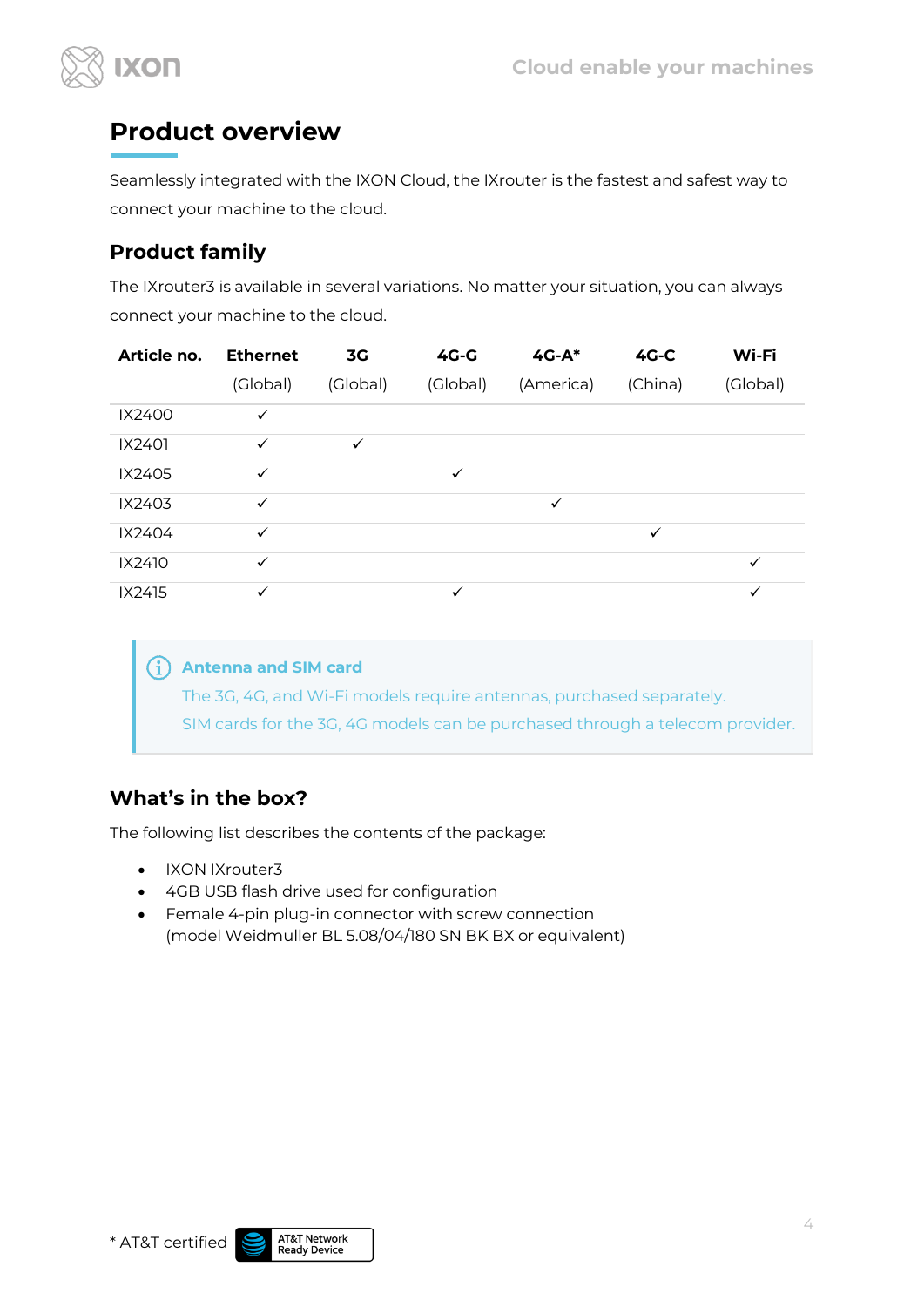

#### <span id="page-4-0"></span>**Hardware overview**

The IXrouter3 is created with performance and a multitude of hardware capabilities in mind.



#### Ŧ **4G SMA connectors**

IXrouter3 4G variants have 2 SMA antenna connectors. The one closest to the power connector is the MAIN. The other connector is the DIV. Always connect an antenna to the MAIN. Connecting an antenna to the DIV is optional.

#### Œ **4G & Wi-Fi SMA connectors**

The 4G & Wi-Fi variant has 2 SMA antenna connectors. The one closest to the power connector is for 4G. The other connector is for Wi-Fi.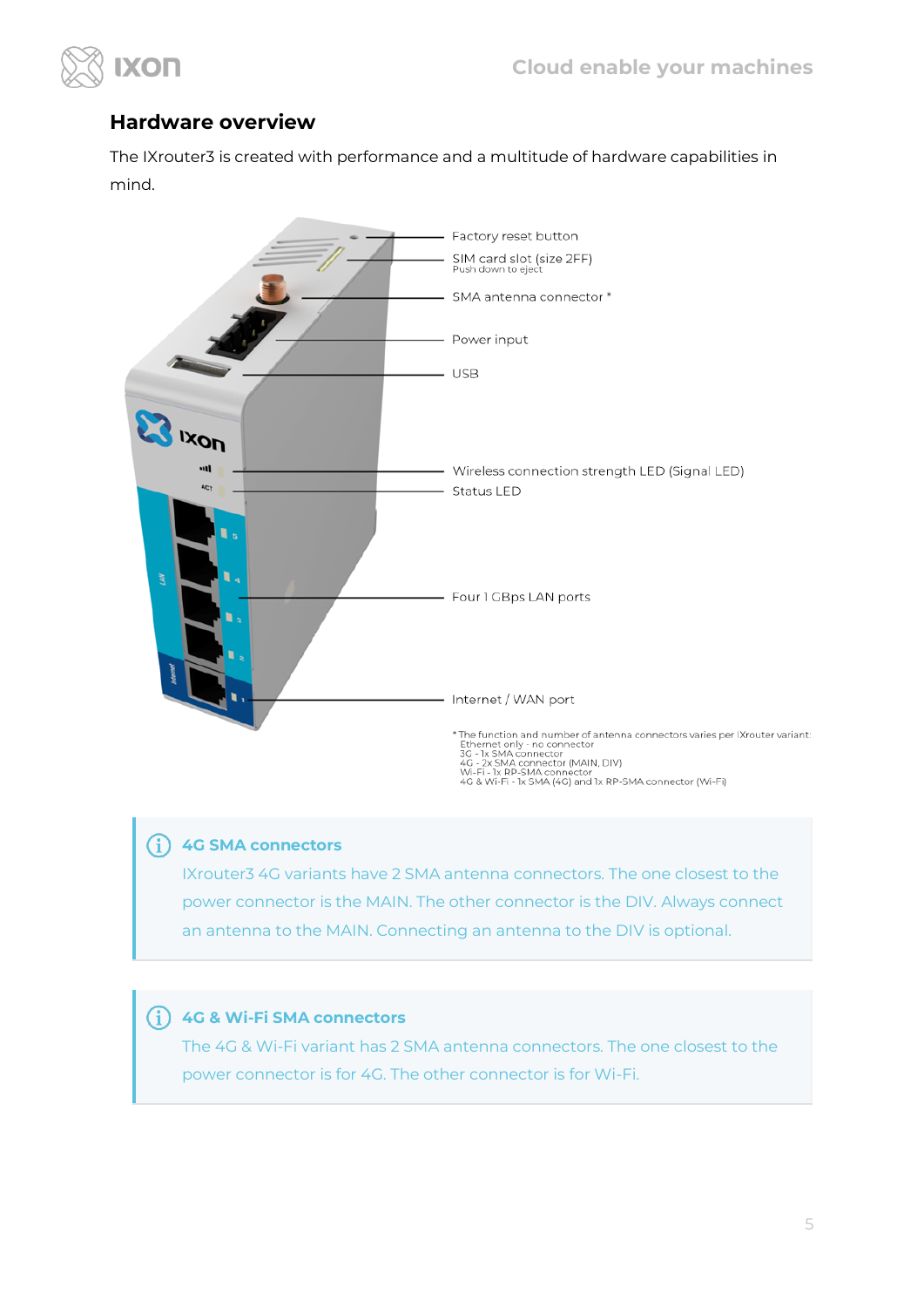

#### <span id="page-5-0"></span>**Label**

The label can be found on the left side of the IXrouter.



Certification information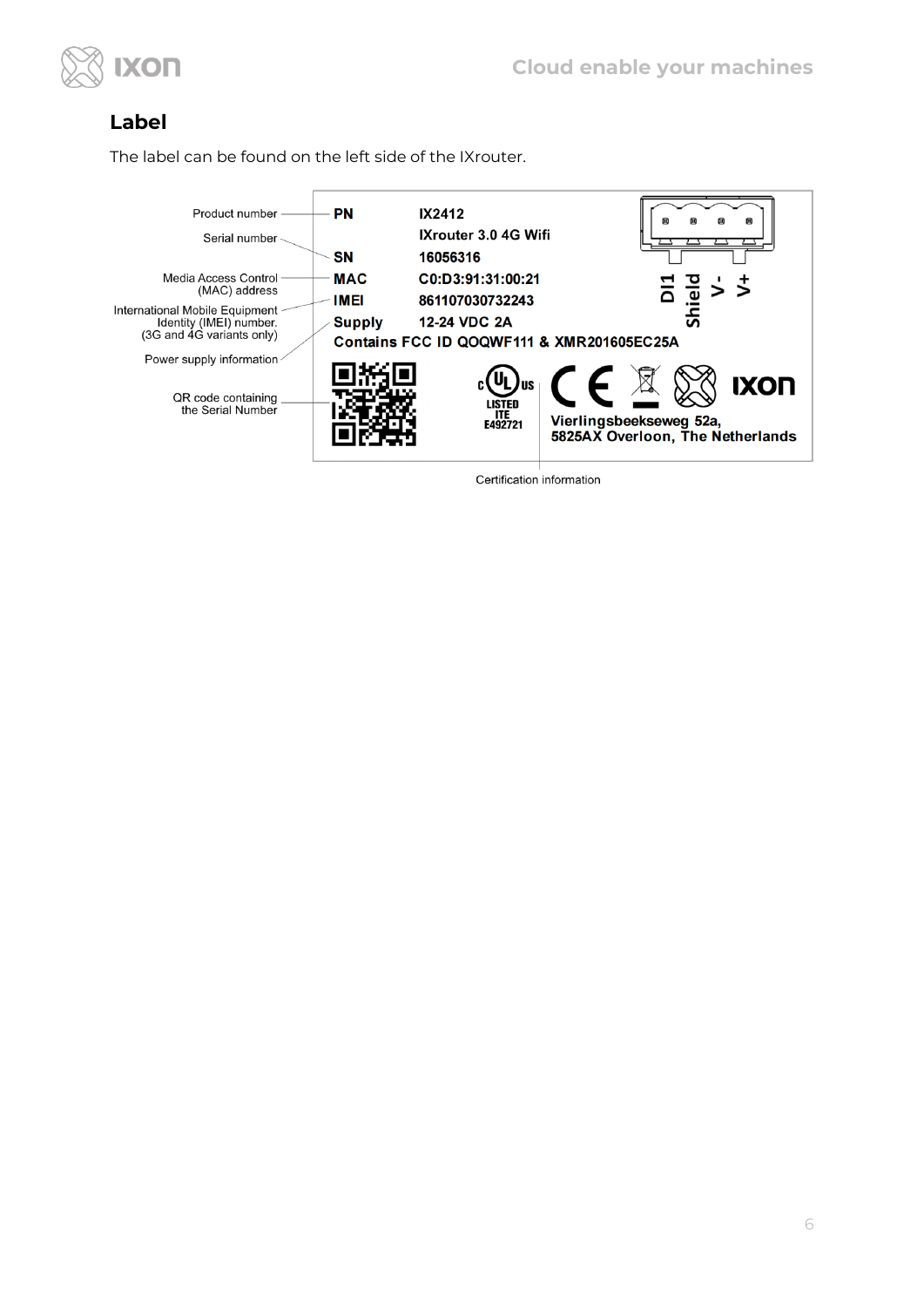



## <span id="page-6-0"></span>**Specifications**

The specifications below are applicable for all IXrouter3 variants. The 3G, 4G, and Wi-Fi variants each have additional specifications, listed separately.

| <b>Power supply (recommended)</b> | 12-24 VDC +/- 20% LPS 2A                     |
|-----------------------------------|----------------------------------------------|
| <b>Power consumption</b>          | 10W max, about 2.5-5W* idle                  |
| <b>Operating temperature</b>      | -20°C to +65°C                               |
| <b>Relative humidity</b>          | 10 to 95% non-condensing                     |
| <b>Operating altitude</b>         | Up to maximum 2000m                          |
| <b>Storage temperature</b>        | -20°C to +65°C                               |
| <b>Storage humidity</b>           | 10 to 95% non-condensing                     |
| <b>Storage altitude</b>           | Up to maximum 3000m                          |
| <b>Ethernet ports</b>             | Five 1 Gbps (4x LAN, 1x WAN)                 |
| <b>USB</b>                        | <b>USB 2.0</b>                               |
| <b>Processor</b>                  | MIPS 800 MHz                                 |
| <b>Digital Input</b>              | Yes                                          |
| <b>Degree of protection</b>       | <b>IP20</b>                                  |
| <b>Mounting</b>                   | DIN rail                                     |
| <b>Size</b>                       | 95 x 116 x 28mm (excl. DIN rail clip)        |
| Weight                            | 270-310 gram                                 |
| <b>Certifications</b>             | CE, cULus Listing, FCC Verification, REACH   |
| Warranty                          | 2 years                                      |
| 3G additional specifications:     |                                              |
| <b>Protocols and frequencies</b>  | UMTS/HSPA+ - 800, 850, 900, 1900, 2100 MHz   |
|                                   | GSM/GPRS/EDGE - 850, 900, 1800, 1900 MHz     |
| <b>Class</b>                      | 5 bands GPRS/EDGE Class 12                   |
| <b>Speed</b>                      | HSPA+ - Max.14.4Mbps (DL)/Max.5.76Mbps (UL)  |
|                                   | UMTS - Max.384Kbps (DL)/Max.384Kbps (UL)     |
|                                   | EDGE - Max.236.8Kbps (DL)/Max.236.8Kbps (UL) |
|                                   |                                              |

GPRS - Max.85.6Kbps (DL)/Max.85.6Kbps (UL) CSD - 14.4Kbps **SIM size** Standard SIM card (size 2FF) **FCC ID** XMR201510UC20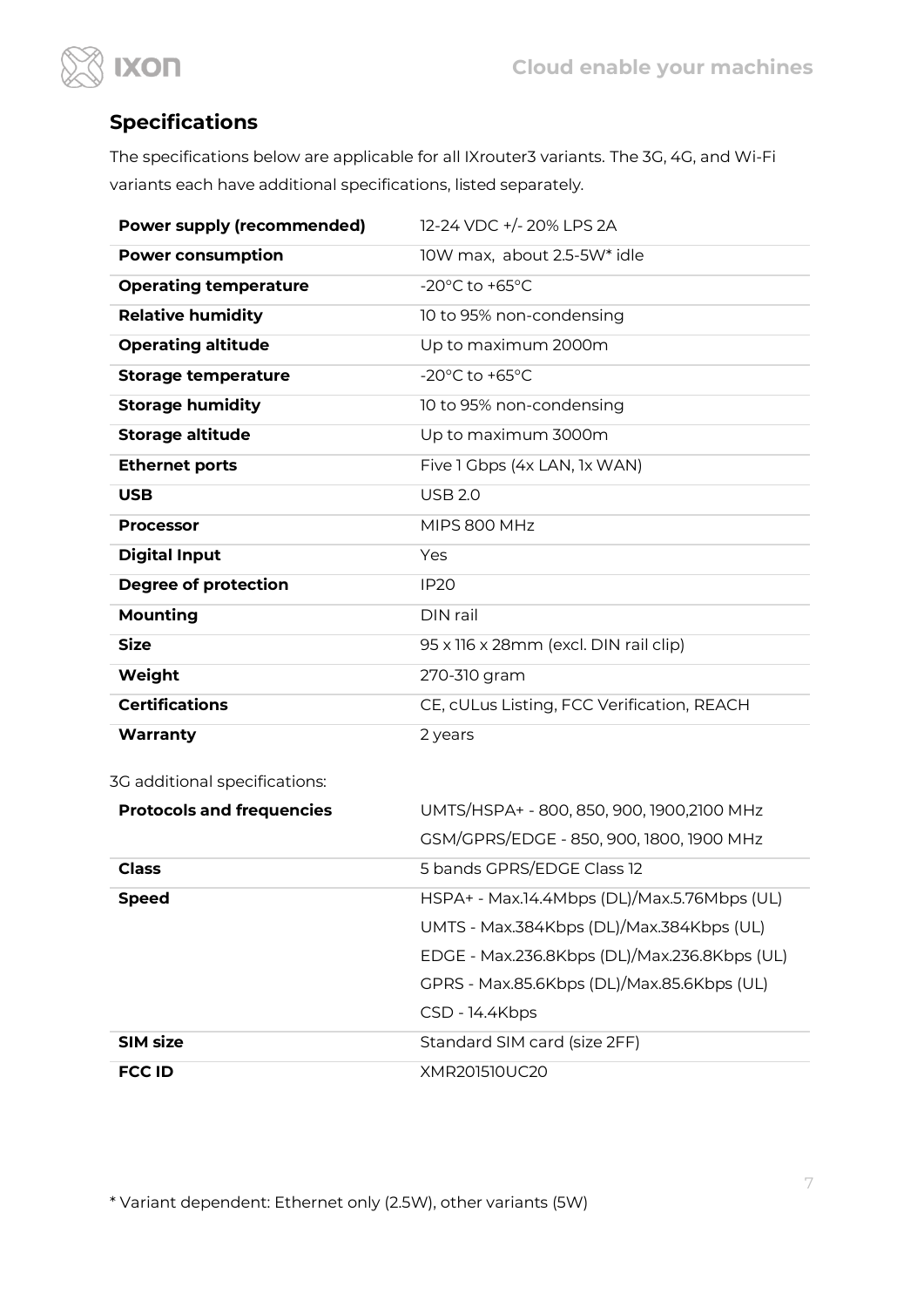

| LTE additional specifications:        |                                                      |
|---------------------------------------|------------------------------------------------------|
| <b>4G-G protocols and frequencies</b> | FDD-LTE - B1, B2, B3, B4, B5, B7, B8, B12, B13, B18, |
| (Global)                              | B19, B20, B25, B26, B28                              |
|                                       | TDD-LTE - B38, B39, B40, B41WCDMA - B1, B2,          |
|                                       | B4, B5, B6, B8, B19                                  |
|                                       | GSM/GPRS/EDGE - 850, 900, 1800, 1900 MHz             |
| 4G-A* protocols and frequencies       | FDD-LTE - B2, B4, B12                                |
| (America)                             | <b>WCDMA - B2, B4, B5</b>                            |
|                                       | GSM/GPRS/EDGE - 850, 1900 MHz                        |
| <b>4G-C protocols and frequencies</b> | FDD-LTE - B1, B3, B8                                 |
| (China)                               | TDD-LTE - B38, B39, B40, B41                         |
|                                       | TD-SCDMA - B34, B39                                  |
|                                       | WCDMA - B1, B8                                       |
|                                       | GSM/GPRS/EDGE - 900, 1800 MHz                        |
|                                       |                                                      |
| <b>Speed</b>                          | LTE-FDD - Max.100Mbps (DL)/Max.50Mbps (UL)           |
|                                       | LTE-TDD - Max.61Mbps (DL)/Max.18Mbps (UL)            |
|                                       | DC-HSPA+ - Max.42Mbps (DL)/Max.5.76Mbps              |
|                                       | (UL)                                                 |
|                                       | TD-SCDMA - Max.4.2Mbps (DL)/Max.2.2Mbps (UL)         |
|                                       | WCDMA - Max.384Kbps (DL)/Max.384Kbps (UL)            |
|                                       | EDGE - Max.236.8Kbps (DL)/Max.236.8Kbps (UL)         |
|                                       | GPRS - Max.85.6Kbps (DL)/Max.85.6Kbps (UL)           |
|                                       | CSD - 14.4Kbps                                       |
| <b>SIM size</b>                       | Standard SIM card (size 2FF)                         |
| FCC ID $(4G-G \text{ only})$          | XMR201903EG25G                                       |

#### Wi-Fi additional specifications:

| <b>WI-FI IEEE 802.11 version</b> | b/g/n                                  |
|----------------------------------|----------------------------------------|
| WI-FI modes                      | Station (Client) Mode and Access Point |
| Speed                            | 72Mbps                                 |
| <b>FCC ID</b>                    | XPYLILYW1                              |



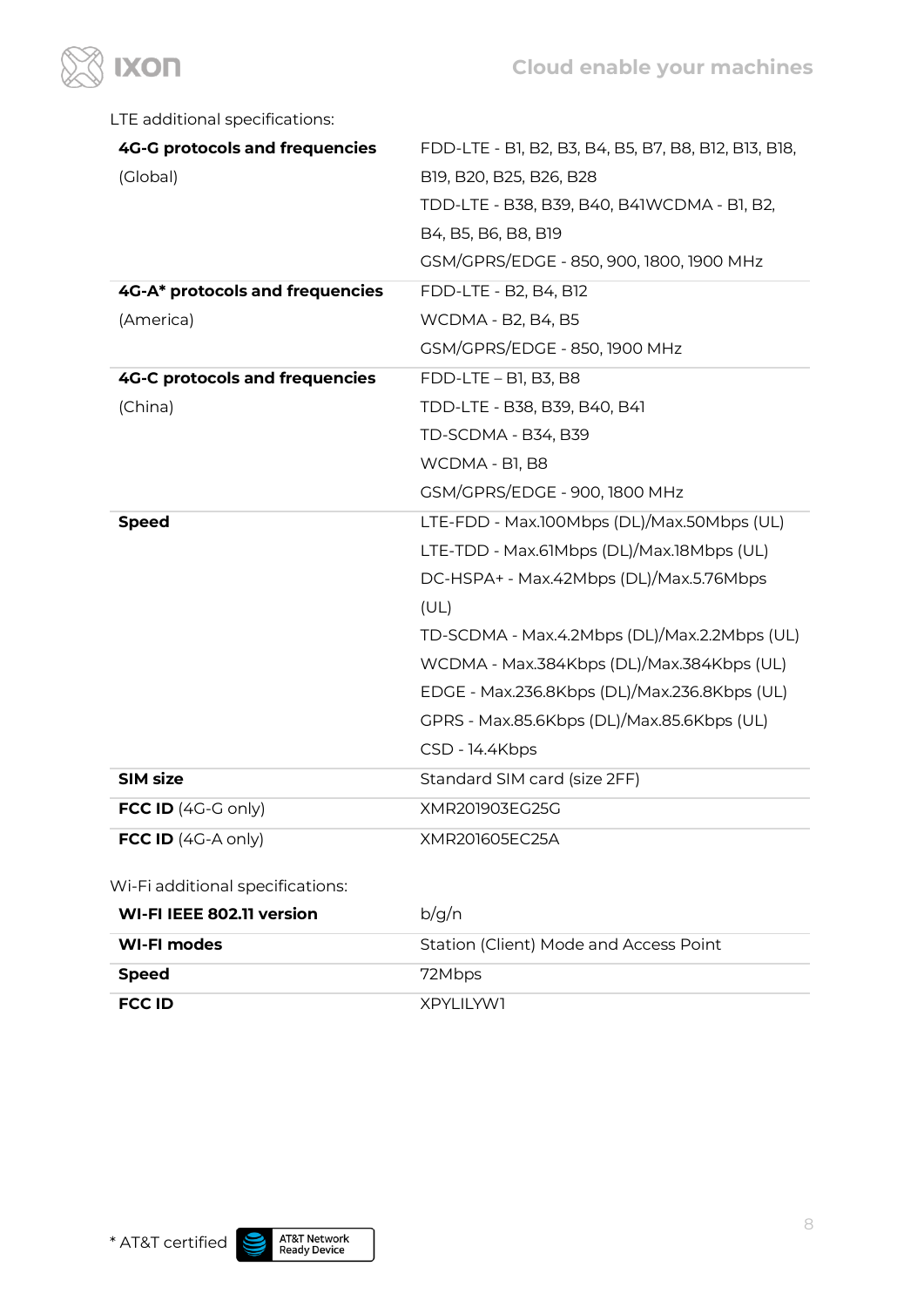

### <span id="page-8-0"></span>**Dimensions**

The IXrouter3 is designed to be easily installed on a standard DIN rail. The small size of the IXrouter3 allows you to make efficient use of space. (Unit of measurement: millimeter.)







Side view

Front view

Top view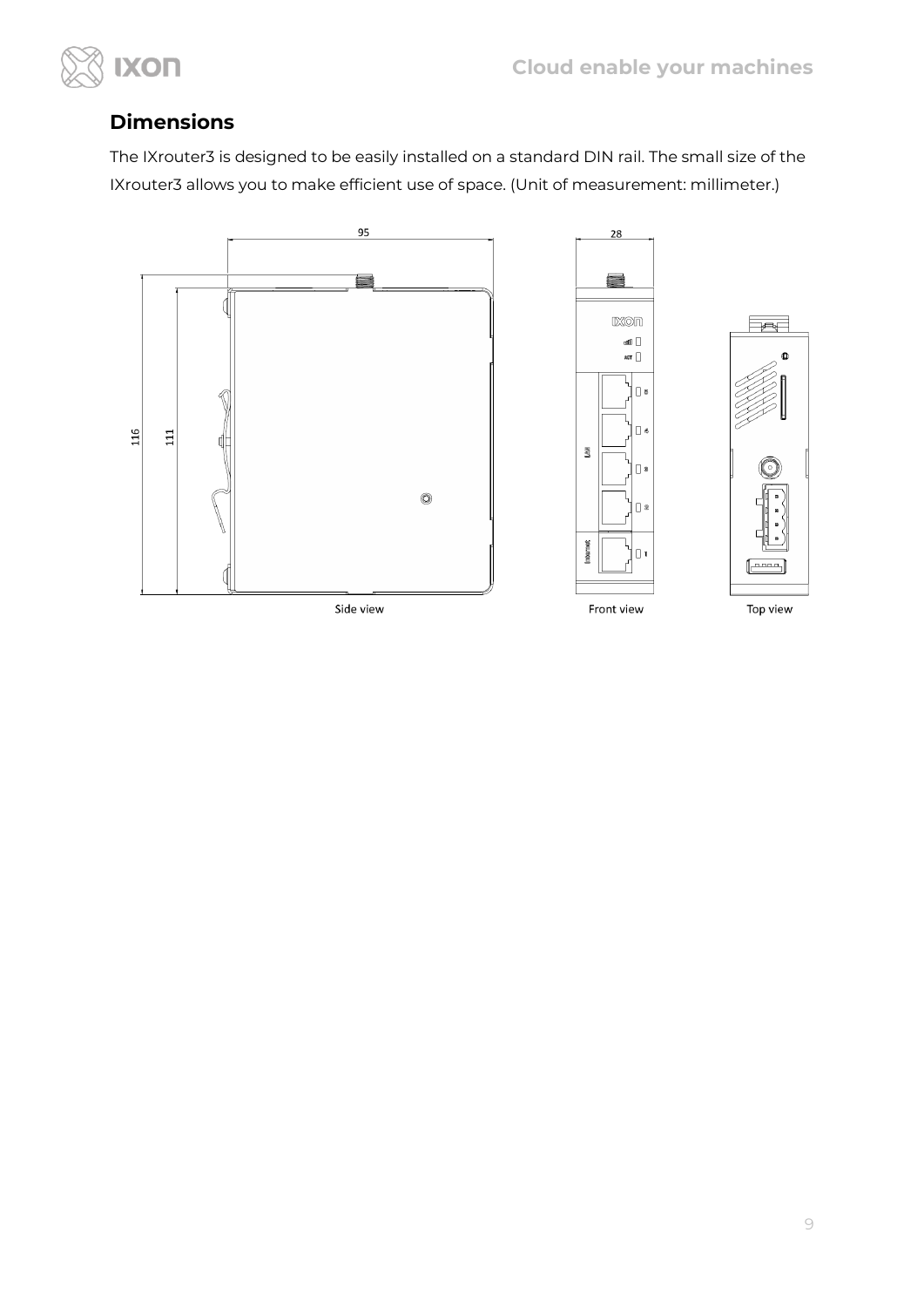

## <span id="page-9-0"></span>**Installation**

#### **Install in an enclosure**

These devices are open-type and are meant to be installed in an enclosure which is only accessible with the use of a tool and suitable for the environment.

When designing the layout of your system, always separate the devices that generate high voltage and high electrical noise from the low-voltage, logic-type devices such as the IXrouter3.

Also consider the heat-generating devices and locate the electronic-type devices in the cooler areas of your cabinet. Reducing the exposure to a high-temperature environment will extend the operating life of the IXrouter3.

Consider also the routing of the wiring for the devices in the panel. Avoid placing lowvoltage signal wires and communications cables in the same tray with AC power wiring and high-energy, rapidly-switched DC wiring.

The IXrouter3 is designed to be cooled using natural convection. For proper cooling, you must provide a clearance of at least 25 mm above and below the device. Also, allow at least 25 mm of depth between the front of the device and the inside of the enclosure.

Because IXON's IXrouter3 is essentially a small computer, the IXrouter3 can be used for many different purposes. You can, for example, access, program and control industrial machines around the globe. Do not use the IXrouter3 unless you've received proper training or have proper knowledge about the IXrouter3 and its capabilities. It is expected that the user is knowledgeable about networking settings and is aware of the potential consequences on i.e. security.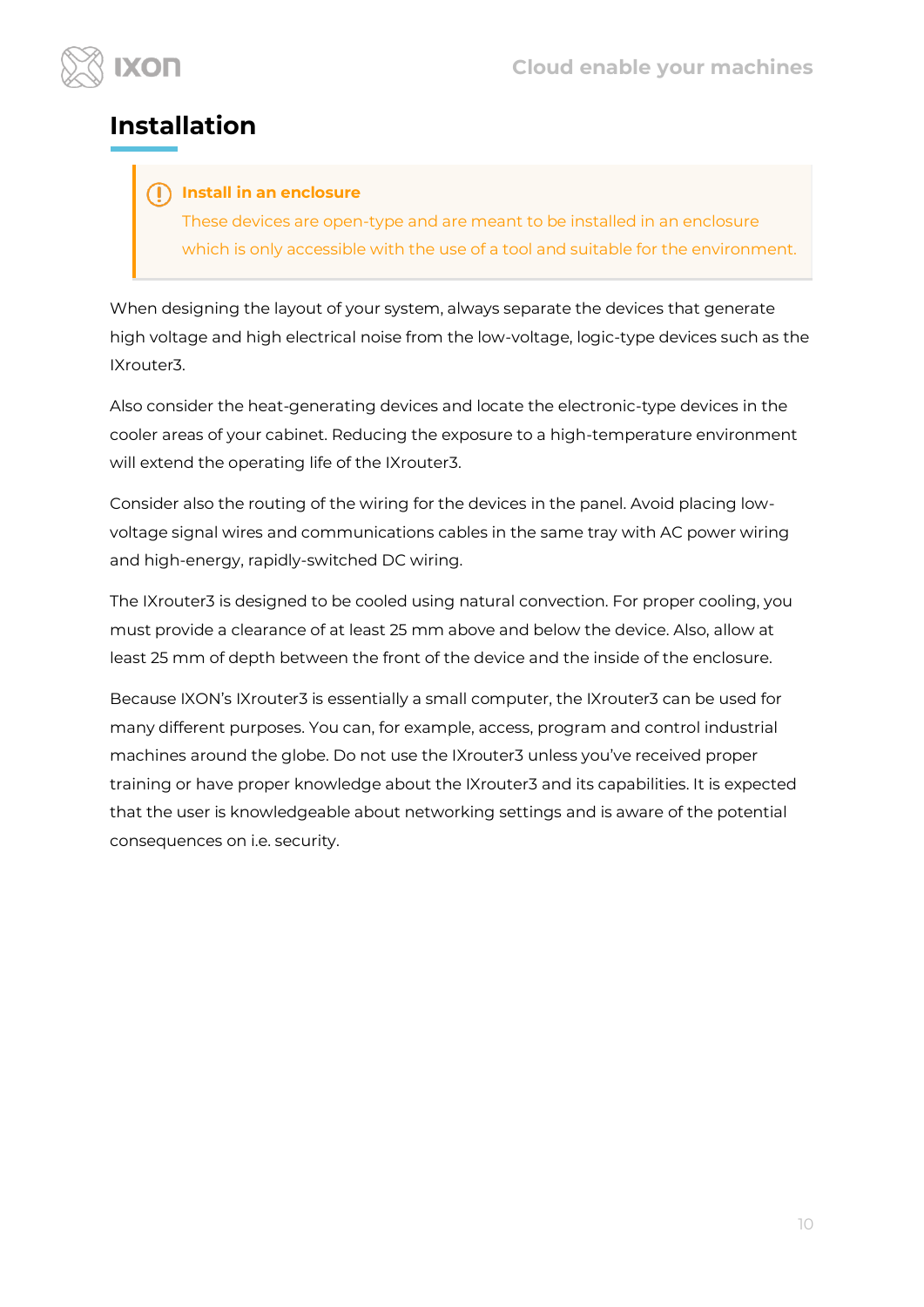

## <span id="page-10-0"></span>**Installing and removing from DIN rail**

The IXrouter3 can be easily installed on a standard DIN rail. (1) Hang the device on the rail and (2) push the unit down until you feel a click. To remove the unit, (A) pull/rotate the device up and (B) lift off the rail.





### <span id="page-10-1"></span>**Installing a SIM card**

The SIM card slot suits a standard SIM card (size 2FF).

To insert, push the SIM card into the slot until you feel a click. This is approximately 1 mm inside the device. Release the card and the card will stay in the device. The end of the SIM card should be aligned with the outside of the enclosure.

To remove, push the SIM card firmly into the slot until you hear a click. Releasing will cause the SIM card to partially eject, allowing you to easily take out the card.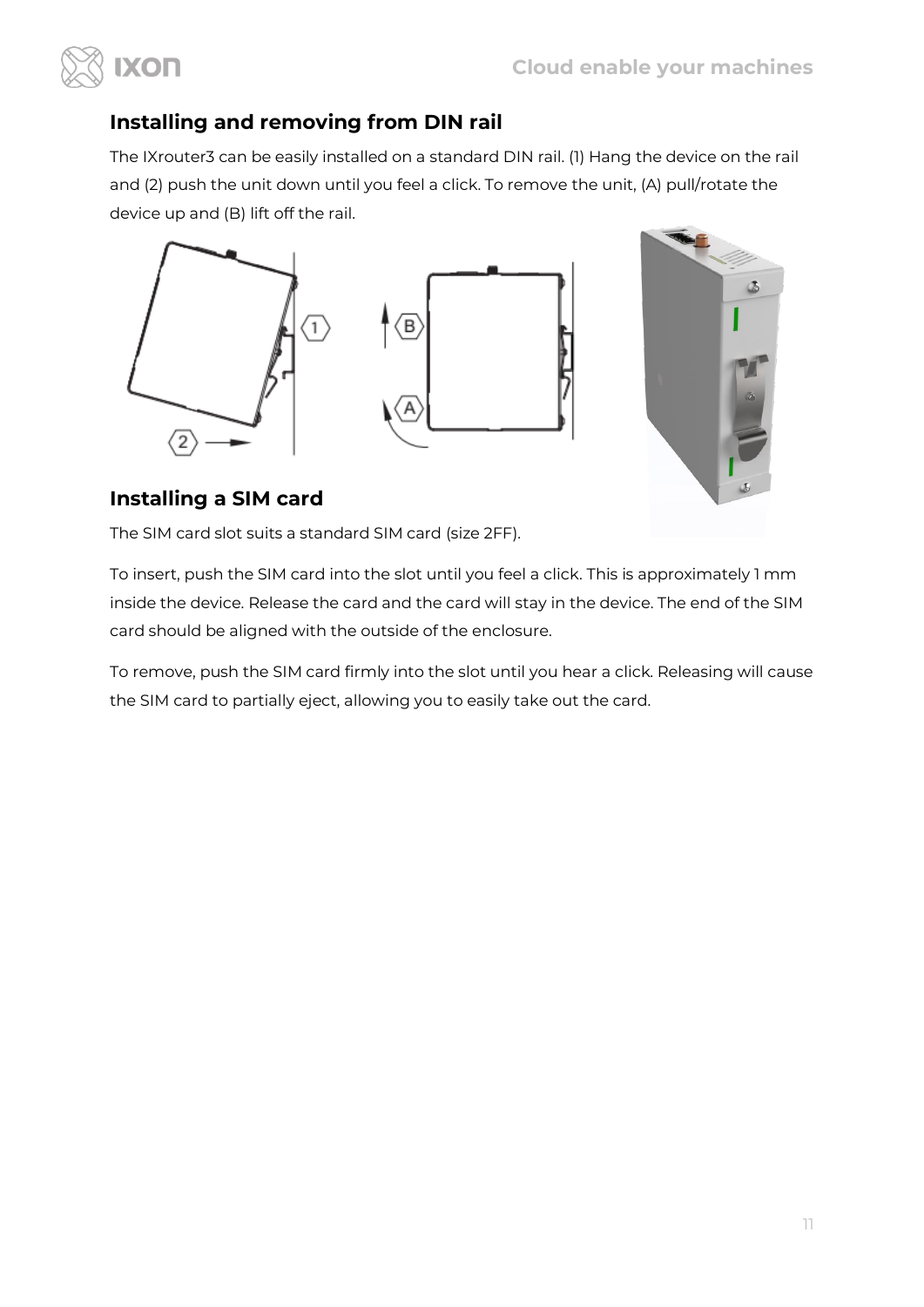

#### <span id="page-11-0"></span>**Power supply**

XON

The IXrouter3 must be powered by a IEC/UL/EN/60950-1 certified Limited Power Supply (LPS) or for the United States a Class 2 power supply. The LPS power supply is not included in this package.

| Power supply                | 12-24 VDC +/- 20% LPS 2A             |
|-----------------------------|--------------------------------------|
| Internal voltage protection | 29V max                              |
| <b>Input protection</b>     | Protected against polarity inversion |
| <b>Isolation</b>            | 15 kV                                |

#### <span id="page-11-1"></span>**Wiring**

Proper grounding and wiring of all electrical equipment is important to help ensure the optimum operation of the IXrouter3 and to provide additional electrical noise protection for your application.

The IXrouter3 comes with a female 4-pin plug-in connector with screw connection (type: Weidmuller BL 5.08/04/180 SN BK BX). The optimal wire diameter is 1.5mm² (16AWG - 12AWG).

| Wire size range              | 18 – 12 AWG   |
|------------------------------|---------------|
| Wire strip length            | 7 mm          |
| <b>Terminal screw torque</b> | $04$ N m      |
| Max wire length              | 3 m           |
| Min ground conductor         | <b>16 AWG</b> |



## <span id="page-11-2"></span>**Digital input**

By default the Digital Input is not configured and doesn't need to be wired. The digital input provides a way to locally manage the IXrouter3's VPN connection (ON/OFF). The wiring is depicted in the image above. View our online article for information on how to configure the Digital Input: [support.ixon.cloud/hc/articles/360002554011.](https://support.ixon.cloud/hc/articles/360002554011)

| <b>Type</b>                       | Optocoupler        |
|-----------------------------------|--------------------|
| <b>Voltage range</b>              | 0-29 VDC           |
| <b>Voltage range (OFF state)</b>  | $0-3$ VDC.         |
| <b>Voltage range (ON state)</b>   | 7-29 VDC           |
| <b>Current voltage (ON state)</b> | 2-5 mA (typically) |

#### <span id="page-11-3"></span>**Shield**

Connect the Shield pin of the IXrouter with the protective earth conductor (PE), min. core diameter Cu 1.5 mm².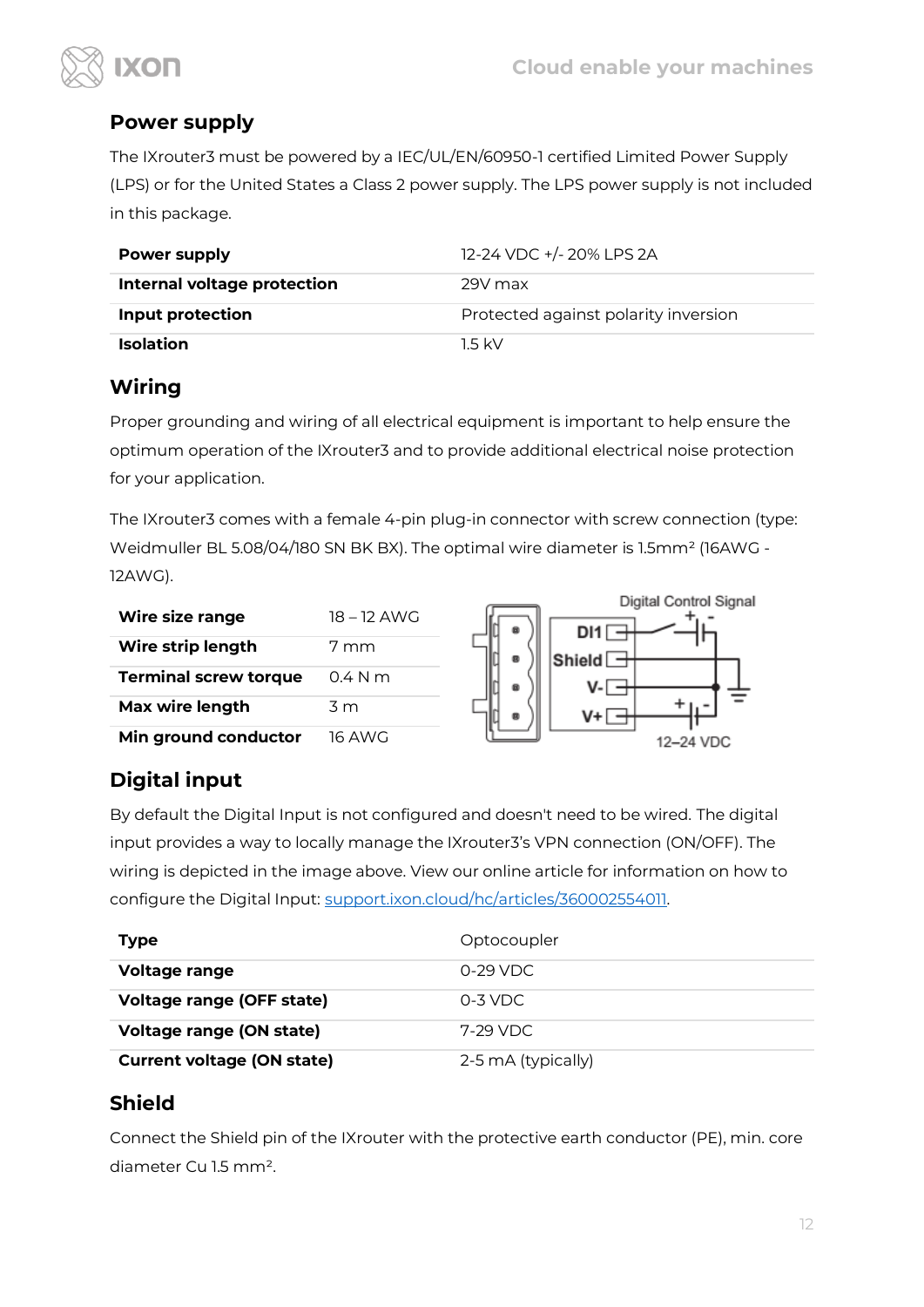



# <span id="page-12-0"></span>**Operation**

### <span id="page-12-1"></span>**Configure the IXrouter3**

To configure your IXrouter3, log in to your IXON Cloud account and navigate to the [Tools] page. Here you can generate an IXrouter configuration file by following a few simple steps. You can then download the configuration file, which must be copied onto a USB flash drive. After supplying power to the IXrouter, insert this USB flash drive in the USB port. The IXrouter3 will register itself to IXON's IXON Cloud and set up a secure VPN connection. You can further configure the IXrouter via the IXON Cloud [\(https://connect.ixon.cloud\)](https://connect.ixon.cloud/).

#### $(i)$ **More info**

For a more extensive manual we recommend viewing our online step-by-step guides: [https://support.ixon.cloud/hc/sections/360000257812.](https://support.ixon.cloud/hc/sections/360000257812)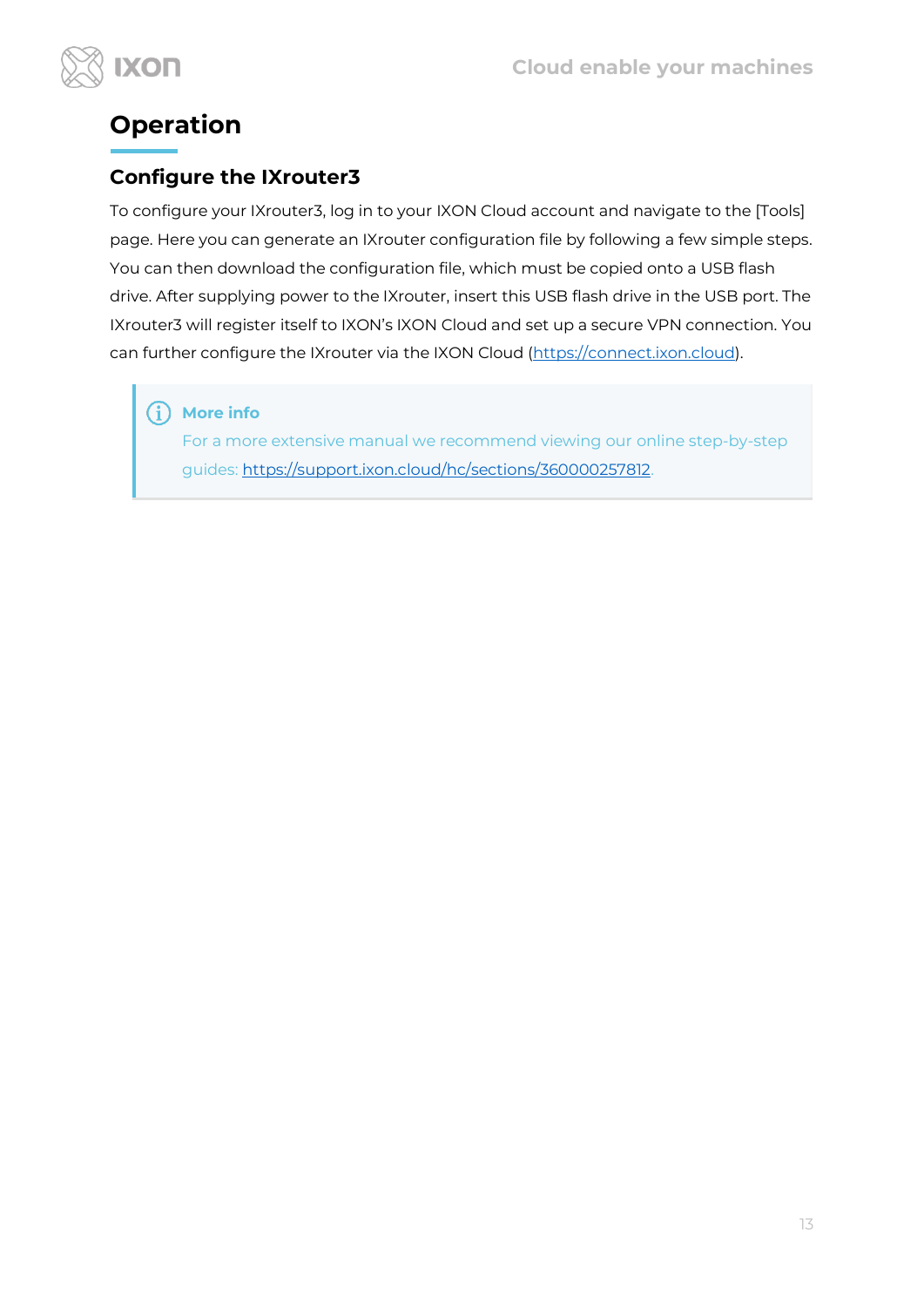

#### <span id="page-13-0"></span>**LED status indicators**

The IXrouter3 has two LEDs for router status: one signal LED (3G, 4G, Wi-Fi signal) and one activity LED. The IXrouter3 requires approximately **2 minutes** to boot up and set up a secure connection.



| Signal LED          |                              |                                                                                     |
|---------------------|------------------------------|-------------------------------------------------------------------------------------|
|                     | <b>Blinking blue</b>         | Initializing cellular module                                                        |
|                     | <b>Blinking red 1 pulse</b>  | No reception or unable to connect to<br>network<br>(APN or SSID may be incorrect)   |
|                     | <b>Blinking red 2 pulses</b> | PIN invalid or PUK required<br>(a phone is required to unlock SIM card<br>with PUK) |
|                     | <b>Blinking red 4 pulses</b> | SIM card is invalid or missing                                                      |
|                     | <b>Constant red</b>          | Connected, poor reception                                                           |
|                     | <b>Constant purple</b>       | Connected, medium reception                                                         |
|                     | <b>Constant blue</b>         | Connected, good reception                                                           |
| <b>Activity LED</b> |                              |                                                                                     |
|                     | <b>Constant red</b>          | Booting up (may take 1-2 min) or not<br>yet registered                              |
|                     | <b>Blinking red 1 pulse</b>  | Waiting for internet access                                                         |
|                     | <b>Blinking red 3 pulses</b> | LAN/WAN conflict<br>(conflicting subnets)                                           |

|     | <b>Blinking red 4 pulses</b> | Removed from the platform<br>(re-insert USB flash drive to register<br>again)                 |
|-----|------------------------------|-----------------------------------------------------------------------------------------------|
|     | <b>Blinking red 5 pulses</b> | Previously registered to the IXON Cloud<br>(remove from the IXON Cloud and<br>register again) |
| . . | <b>Blinking blue 1 pulse</b> | Connecting to the IXON Cloud                                                                  |
|     | <b>Blinking blue 2 pulse</b> | Setting up a VPN connection                                                                   |
|     | <b>Constant blue</b>         | Active VPN connection to the IXON<br>Cloud                                                    |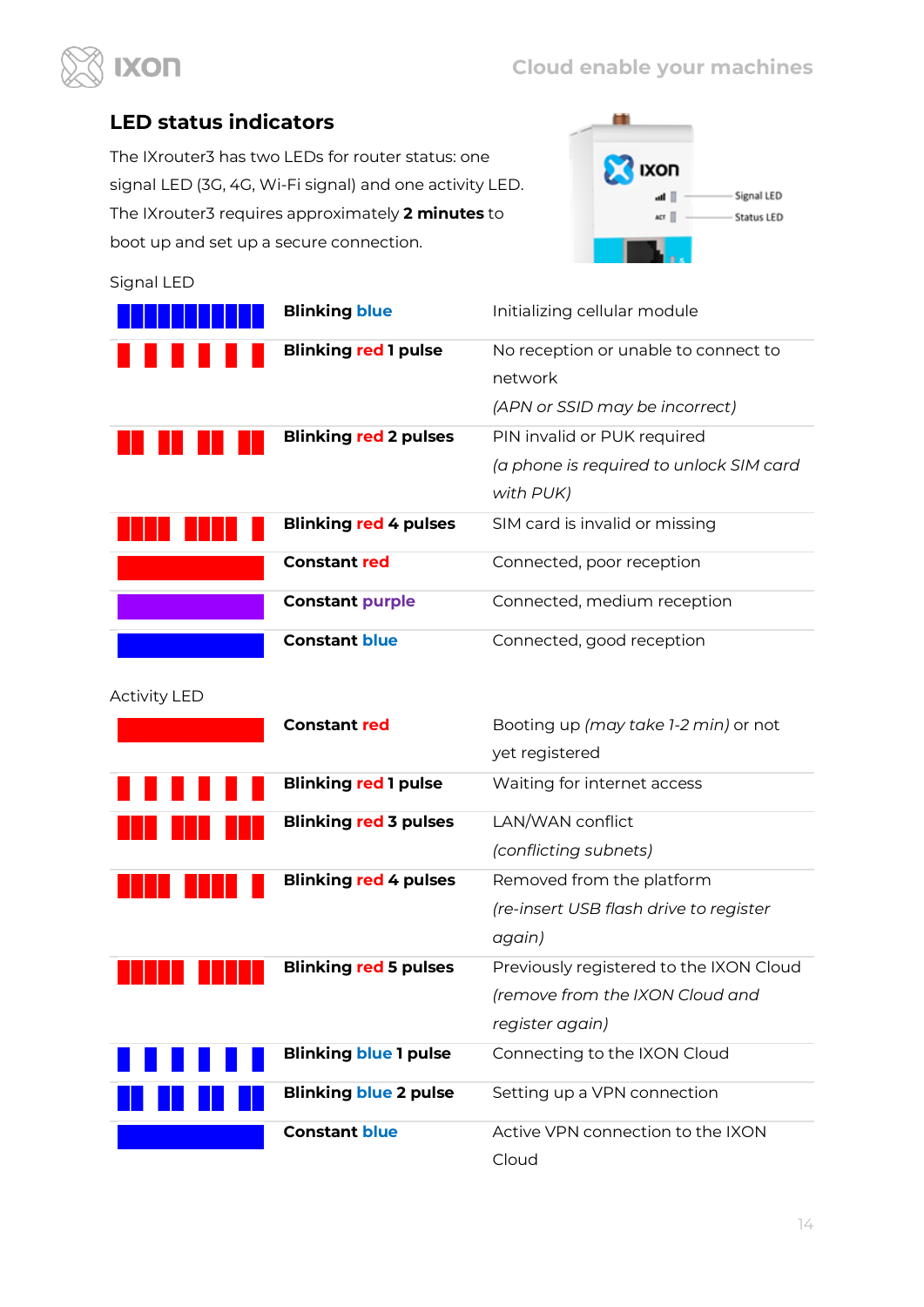

#### **More info**

For a list of most common causes and troubleshooting tips we recommend viewing our online article:<https://support.ixon.cloud/hc/articles/360002302011>

#### <span id="page-14-0"></span>**Reset to factory default**

#### **Warning!**

This action cannot be undone! All settings will be reset to factory default.

The IXrouter3 can be reset to the factory default settings by pressing and holding the reset button on top for 5 seconds. The ACT LED will blink while the reset button is pressed. Upon release of the button, the ACT LED will rapidly blink if the button was pressed long enough to trigger a reset. Wait for the IXrouter3 to restart. You can then configure the IXrouter3 again.

 $\left( \mathbf{f}\right)$ **Remove previous registration**

If the IXrouter3 was previously registered on the IXON Cloud you'll have to remove it from the IXON Cloud before you can register it again.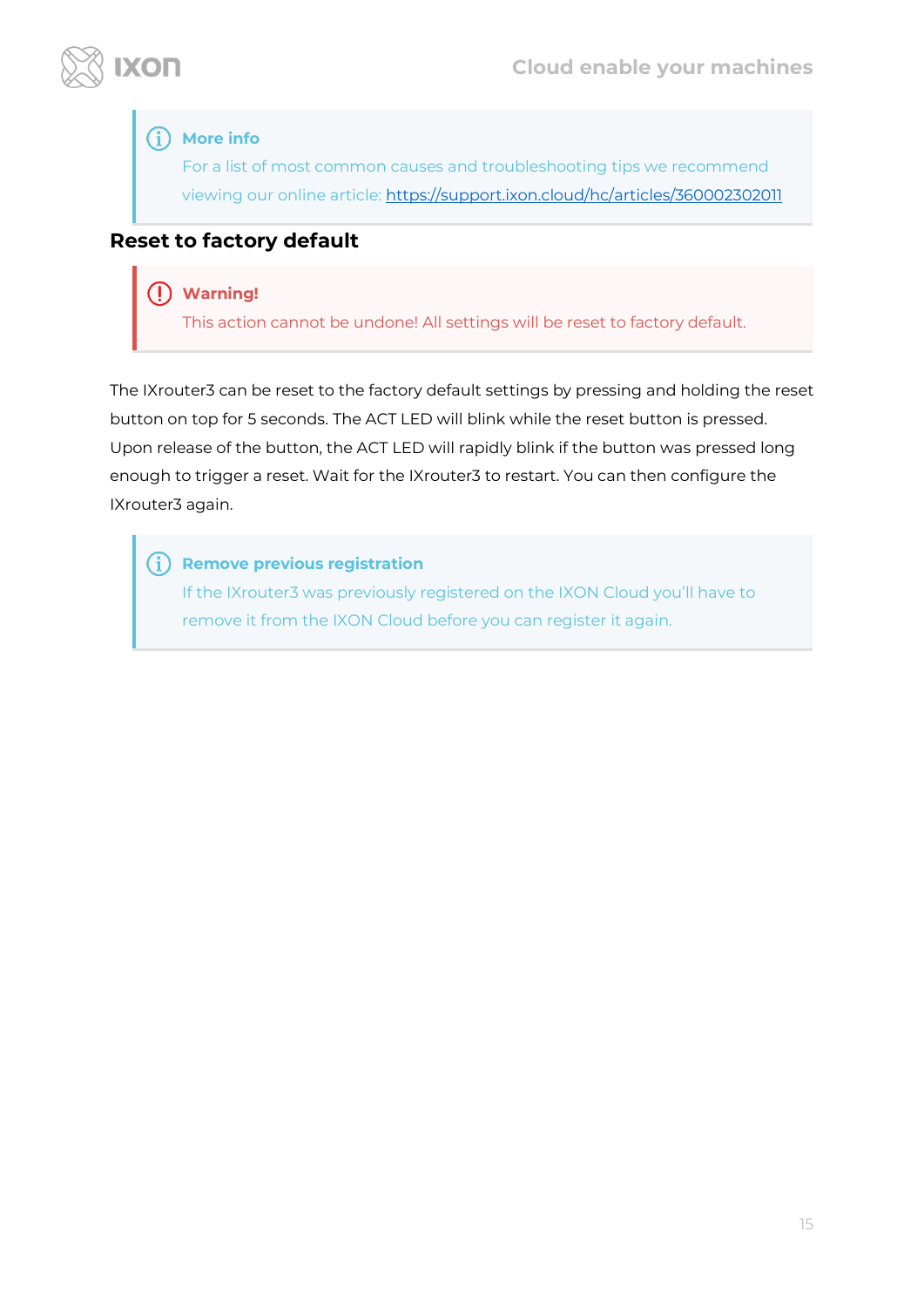

# <span id="page-15-0"></span>**Connectivity requirements (for local IT)**

The IXrouter uses an outgoing port to establish a secure connection to our IXON Cloud. This means there is no need to open any incoming ports in your firewall.

#### <span id="page-15-1"></span>**Overview**

Below is an overview of the outgoing ports and protocols that the IXrouter utilizes.

| Port                       | Transport | Application                |
|----------------------------|-----------|----------------------------|
| $443, 8443$ <sup>(1)</sup> | TCP.      | HTTPS, MQTT (TLS), OpenVPN |
| $53^{(2)}$                 | TCP & UDP | <b>DNS</b>                 |

(1) Port 8443 is only used when stealth mode is active for connectivity via a censored internet connection (i.e. when located in China). More info:<https://support.ixon.cloud/hc/articles/360001088912> (2) DNS requests are often handled by local DNS servers. In those cases the listed DNS port can be ignored.

#### <span id="page-15-2"></span>**Servers and DNS requests**

Via these outgoing ports the IXrouter connects to different IXON servers: REST API, MQTT, and OpenVPN servers. The IP addresses of these servers, as well as the amount of servers, may change over time and are thus not pre-defined. What is pre-defined is the domain of these servers. This domain will always end with ".ixon.net" (i.e. am01.ixon.net). The IXrouter attempts to resolve these addresses by doing DNS requests. If it can't perform DNS requests, it can't connect to our servers.

### <span id="page-15-3"></span>**MAC or IP address filter**

The local IT department may choose to only grant specific devices internet access, based on the MAC address or IP address of the device. The MAC address can be obtained from the label on the side of the IXrouter. The IP address can be set to a static IP address (guide: [https://support.ixon.cloud/hc/articles/360002960372\)](https://support.ixon.cloud/hc/articles/360002960372). However, by default the IP address is set to be assigned dynamically via DHCP.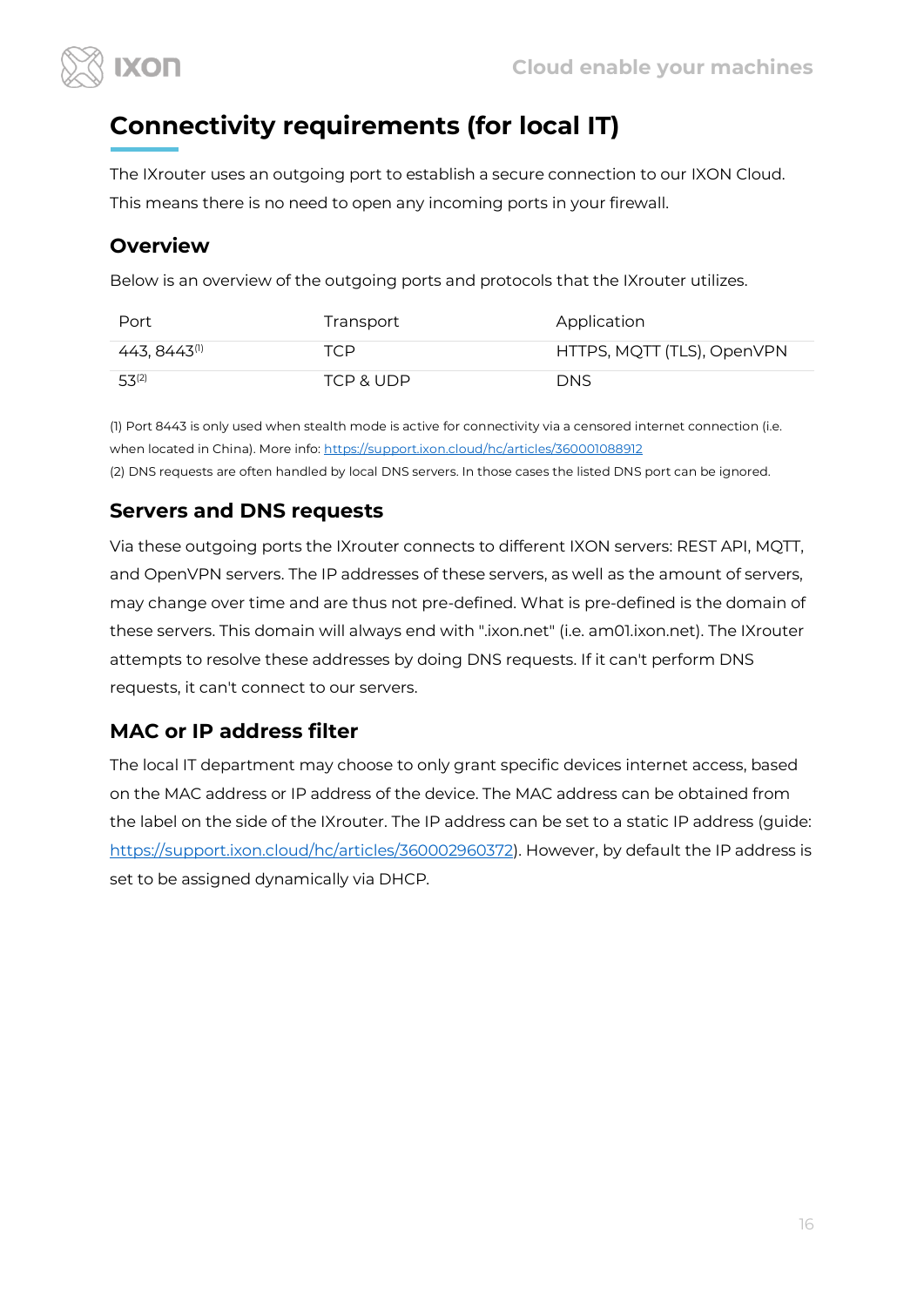



# <span id="page-16-0"></span>**Compliance**

## <span id="page-16-1"></span>**Applicable European directives**

The IXrouter3 is in conformity with the provisions of the following European Directives.

| <b>Directive</b>                     | <b>Description</b>                       |
|--------------------------------------|------------------------------------------|
| EMC Directive 2014/30/EU             | Product safety                           |
| Radio Equipment Directive 2014/53/EU | Use of the radio spectrum                |
| RoHS Directive 2015/863              | Restriction of hazardous substances      |
| REACH Directive 1907/2006            | Regulation and registration of chemicals |
| WEEE Directive 2012/19               | Waste of electronic equipment            |

#### <span id="page-16-2"></span>**Applicable safety standards**

The IXrouter3 was tested and passed the following standards.

| <b>Standard</b>               | <b>Description</b>                           |  |
|-------------------------------|----------------------------------------------|--|
| EN 55032:2012/AC:2013         | Electromagnetic Compatibility of             |  |
|                               | Multimedia Equipment                         |  |
| EN 301 489-1 V1.9.2 (2011-09) | EMC Standard for Radio Equipment and         |  |
|                               | Services, Part 1: Common technical           |  |
|                               | requirements                                 |  |
| EN 301 489-3 V1.4.1 (2002-08) | EMC Standard for Radio Equipment and         |  |
|                               | Services, Part 3: Specific conditions for    |  |
|                               | Short-Range devices.                         |  |
| EN 61000-6-1:2007             | Electromagnetic compatibility (EMC) - Part   |  |
|                               | 6-1: Generic standards - Immunity for        |  |
|                               | residential, commercial and light-industrial |  |
|                               | environments                                 |  |
| EN 61000-6-                   | Electromagnetic compatibility (EMC) - Part   |  |
| 3:2007/A1:2011/AC:2012        | 6-3: Generic standards - Emission            |  |
|                               | standard for residential, commercial and     |  |
|                               | light-industrial environments                |  |
| EN 61000-6-2:2005/AC:2005     | Electromagnetic compatibility (EMC) - Part   |  |
|                               | 6-2: Generic standards - Immunity for        |  |
|                               | industrial environments                      |  |
| EN 61000-6-4:2007 + A1:2011   | Electromagnetic compatibility (EMC) - Part   |  |
|                               | 6-4: Generic standards - Emission            |  |
|                               | standard for industrial environments         |  |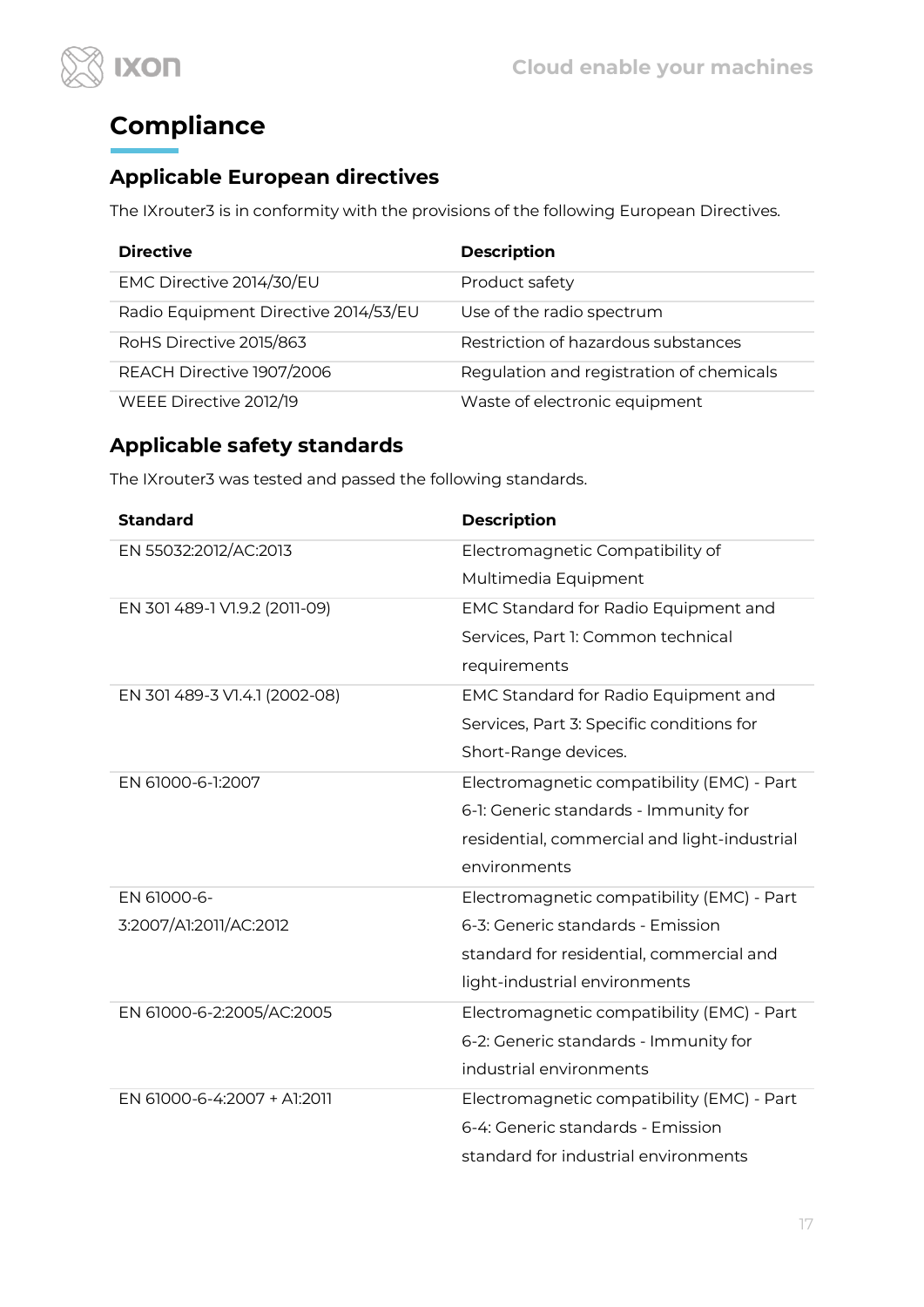

| EN 61000-4-2:2009             | Electrostatic discharge immunity test       |  |
|-------------------------------|---------------------------------------------|--|
| EN 61000-4-3:2006 + A1:2008 + | Radiated, Radio-frequency,                  |  |
| A2:2010                       | Electromagnetic Field Immunity Test 80-     |  |
|                               | 1000 MHz                                    |  |
| EN 61000-4-4:2012             | <b>Burst Immunity Test</b>                  |  |
| EN 61000-4-5:2014 + A1:2017   | <b>Surge Immunity Test</b>                  |  |
| EN 61000-4-6:2014             | Immunity to Conducted Disturbances,         |  |
|                               | Induced by Radio-frequency Fields           |  |
| IEC 60950-1:2006 + A1:2009 +  | Information Technology Equipment Safety,    |  |
| A2:2013                       | Part 1: General Requirements - Edition 2    |  |
| EN 62368-1:2014/AC:2015       | Audio/video, information and                |  |
|                               | communication technology equipment -        |  |
|                               | Part 1:                                     |  |
|                               | Safety requirements                         |  |
| EN 50581:2012                 | Restriction of the use of certain hazardous |  |
|                               | substances (RoHS) in electrical and         |  |
|                               | electronic equipment                        |  |
| UL 60950-1                    | Information Technology Equipment Safety,    |  |
|                               | Part 1: General Requirements - Edition 2    |  |
| CSA C22.2 No. 60950-1-07 +    | Information Technology Equipment Safety,    |  |
| Amendment 1 and Amendment 2   | Part 1: General Requirements - Edition 2    |  |

### <span id="page-17-0"></span>**FCC compliance**

The base equipment (an unintentional radiator) has been tested and complies with the limits for a Class B digital device, pursuant to part 15 of the FCC rules. These limits are designed to provide reasonable protection against harmful interference in a residential installation. This equipment generates, uses, and can radiate radio frequency energy and, if not installed and used in accordance with the manufacturer's instruction manual, may cause interference with radio and television reception.

However, there is no guarantee that interference will not occur in a particular installation. If this equipment does cause harmful interference to radio or TV reception, which can be determined by turning the equipment off and on, the user is encouraged to try to correct the interference by one or more of the following measures:

- Reorient or relocate the receiving antenna.
- Increase the separation between the equipment and the receiver.
- Connect the equipment into an outlet on a circuit different from that to which the receiver is connected.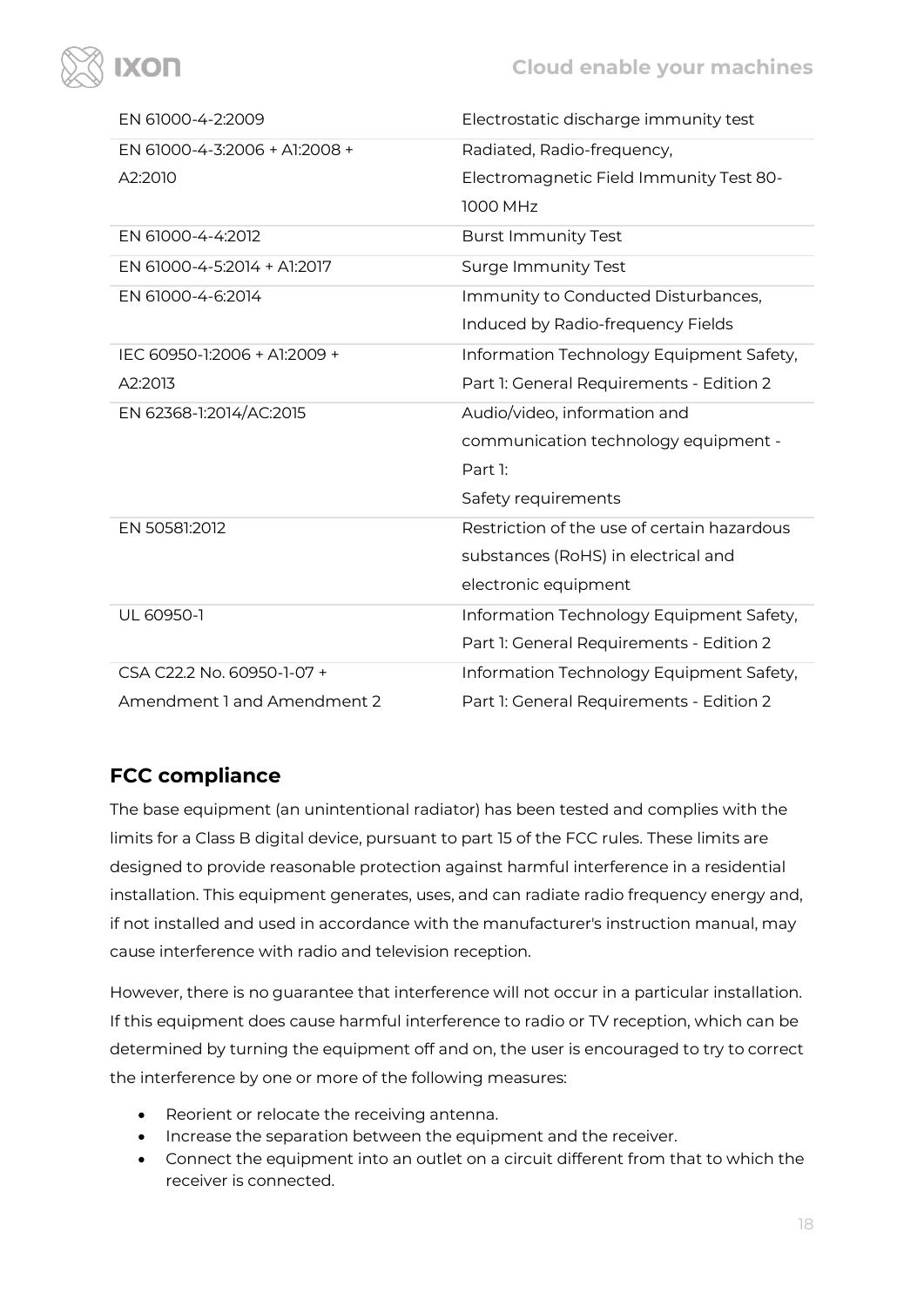

• Consult the dealer or an experienced radio/TV technician for help.

#### **Notice**

Changes or modifications of this equipment not expressly approved by the party responsible for compliance could void the user's authority to operate the equipment.

The IXrouter3 contains different FCC certified modules, depending on the variant.

| Article no. | <b>Enclosed module</b>   | <b>FCC IDS</b>     |
|-------------|--------------------------|--------------------|
| IX2400      | $\overline{\phantom{0}}$ |                    |
| IX2401      | 3G                       | XMR201510UC20      |
| IX2405      | 4G (Global)              | XMR201903FG25G     |
| IX2403      | 4G (America)             | XMR201605EC25A     |
| IX2404      | 4G (China)               |                    |
| IX2410      | Wi-Fi                    | <b>XPYI II YW1</b> |
| IX2415      | 4G (Global) & WI-Fi      | <b>XPYI II YW1</b> |

#### **Additional information for variants with wireless capabilities**

This device complies with Part 15 of the FCC Rules. Operation is subject to the following two conditions:

- This device may not cause harmful interference.
- This device must accept any interference received, including interference that may cause undesired operation.

The antenna(s) used with this transmitter must be installed with a separation distance of at least 20cm from all persons and must not be co-located or operated in conjunction with any other antennas or transmitters. Only those antenna(s) tested with the wireless transmitters or similar antenna(s) with equal or lesser gain may be used

#### <span id="page-18-0"></span>**Certifications**

The IXrouter3 has been certified for:

- **CE** certification (for more information, see our Declaration of Conformity).
- **FCC** verification
- **cULus** listing (ID #E492721)